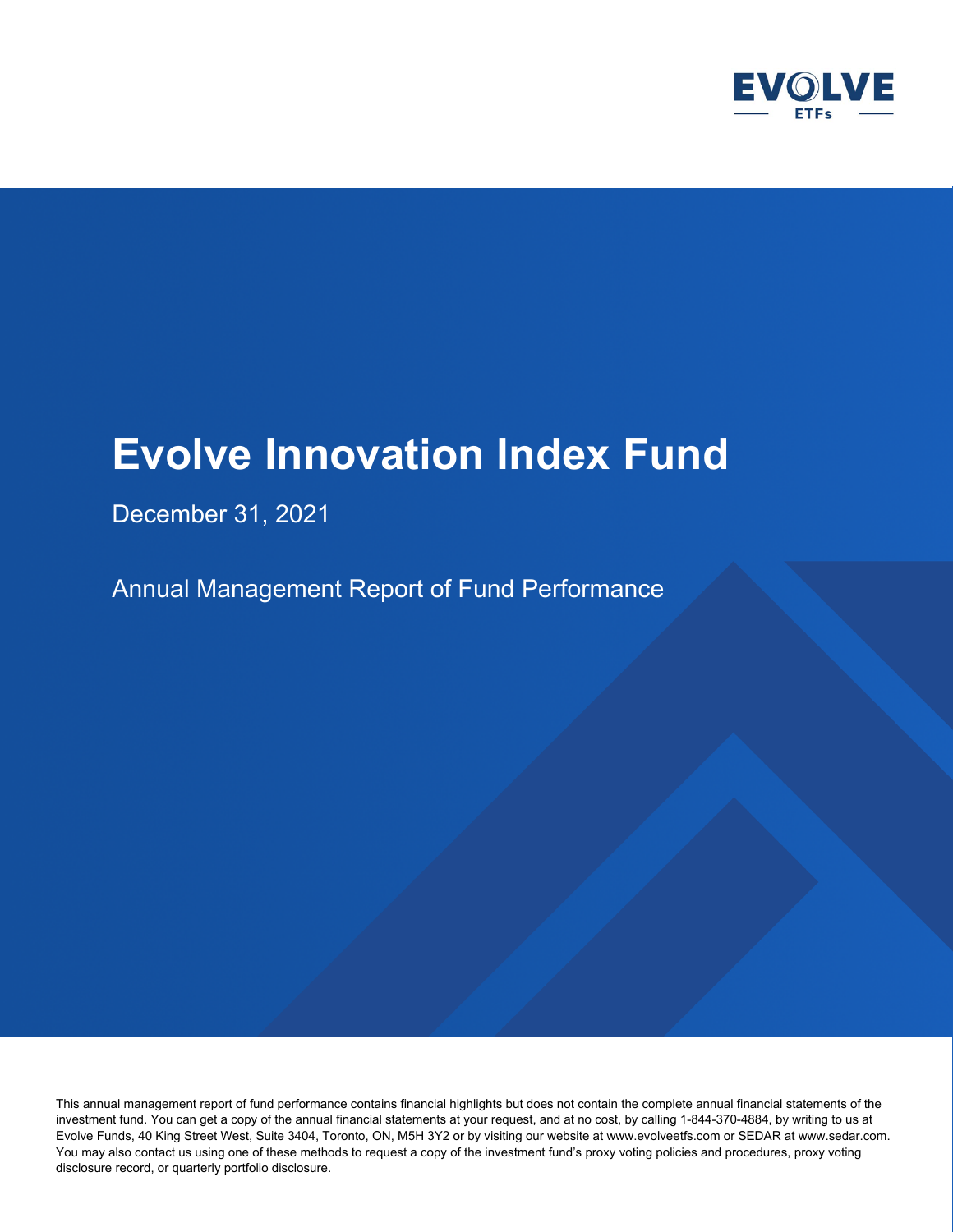December 31, 2021

#### **Investment Objective and Strategies**

The Evolve Innovation Index Fund (the "Fund") seeks to replicate, to the extent reasonably possible and before fees and expenses, the performance of the Solactive Global Innovation Index. The Solactive Global Innovation Index has been designed to reflect the performance of equity securities of companies listed domestically or internationally that are involved in innovative and disruptive trends across a broad range of industries.

#### **Risk**

There were no changes to the Fund over the period of this report that materially affected the level of risk associated with an investment in the Fund. Prospective investors should read the Fund's most recent prospectus and consider the description of risks contained therein.

#### **Results of Operations**

For the year ended December 31, 2021, Hedged ETF Units returned 12.2% versus the Solactive Global Innovation PR Index CAD hedged return of 18.2%. The Hedged Class A Mutual Fund Units returned 10.7% and the Hedged Class F Mutual Fund Units returned 12.1% versus the Solactive Global Innovation PR Index CAD hedged return of 18.2%. The difference in performance of the hedged units relative to its benchmark can be attributed primarily to management and administration fees plus applicable sales taxes, to portfolio trading and hedging strategies and to the assumption that all distributions made by the investment fund were reinvested in additional securities whereas the index performance is of price return only. Since the US Dollar Unhedged ETF Units effectively began operation on January 7, 2021, no performance data can be shown. The Fund's net assets were \$128.3MM as at December 31, 2021.

#### **Portfolio Manager Commentary**

In 2021, the automotive industry was driven by a range of innovative developments, among them AI-based automated inspections, the use of big data to inform design and production, and human-machine interfaces that have reinvented the manufacturing processes. The push for electric and driverless cars was strengthened by advancements in machine learning and IoT. These developments have enabled new business models in shared ownership of vehicles, analytics‑driven maintenance, safety improvements, emergence of solutions that enable vehicles to securely communicate and transact over a network.(i)

As EVs gain a stronghold, the speed at which automakers will likely phase out combustion engines and the carbon dioxide they emit remained a pivotal issue for the global auto industry. However, estimates of EV adoption varied widely among industry participants and government officials. In December, a group of automakers and countries signed a statement calling for the phase-out of combustion vehicles globally by 2040, and by 2035 in richer nations.(ii)

According to the results of a KPMG survey of 1,000 auto industry executives, three-quarters of them said EVs can achieve mass adoption in 10 years. They expect that EVs will make up just over half of new vehicle sales in the United States, China, and Japan by 2030.(iii)

In the battery space, Volkswagen entered into three new partnerships related to EV batteries, including the materials technology group Umicore; battery specialist 24M Technologies; and Vulcan Energy Resources, which is planning to open a lithium brine project in Germany. General Motors also announced a joint venture with South Korea's POSCO Chemical to build a new cathode materials facility in North America by 2024.(iv)

In the robotics space, the past five years have seen robots move from a developing technology in a number of sectors to an indispensable tool supporting operations across a vast range of enterprises including logistics, manufacturing, materials handling, inspection, healthcare, construction, and delivery.(v)

For instance, DHL's supply‑chain unit doubled its use of robots in the U.S. this year and now has about 1,500 picking robots at its warehouses across the country. Robots have helped the parcel-delivery company to stay current on its orders, despite bottlenecks and higher labor costs amid supply chain disruptions.(vi)

In 2021, the demand for cloud strategies increased, accompanied by higher spending resulting from greater-than-expected cloud usage due to at-home working conditions triggered by the COVID-19 pandemic.

According to the Flexera 2021 State of the Cloud Report, enterprises have almost entirely embraced multi‑cloud, with 92% reporting use of a multi‑cloud strategy and 82% taking a hybrid approach, that is, combining the use of both public and private clouds.(vii) Thirty-six percent of enterprises reported that their annual spend exceeded \$12 million, while 83% reported that cloud spend exceeded \$1.2 million per year, representing a significant increase over 2020.(viii)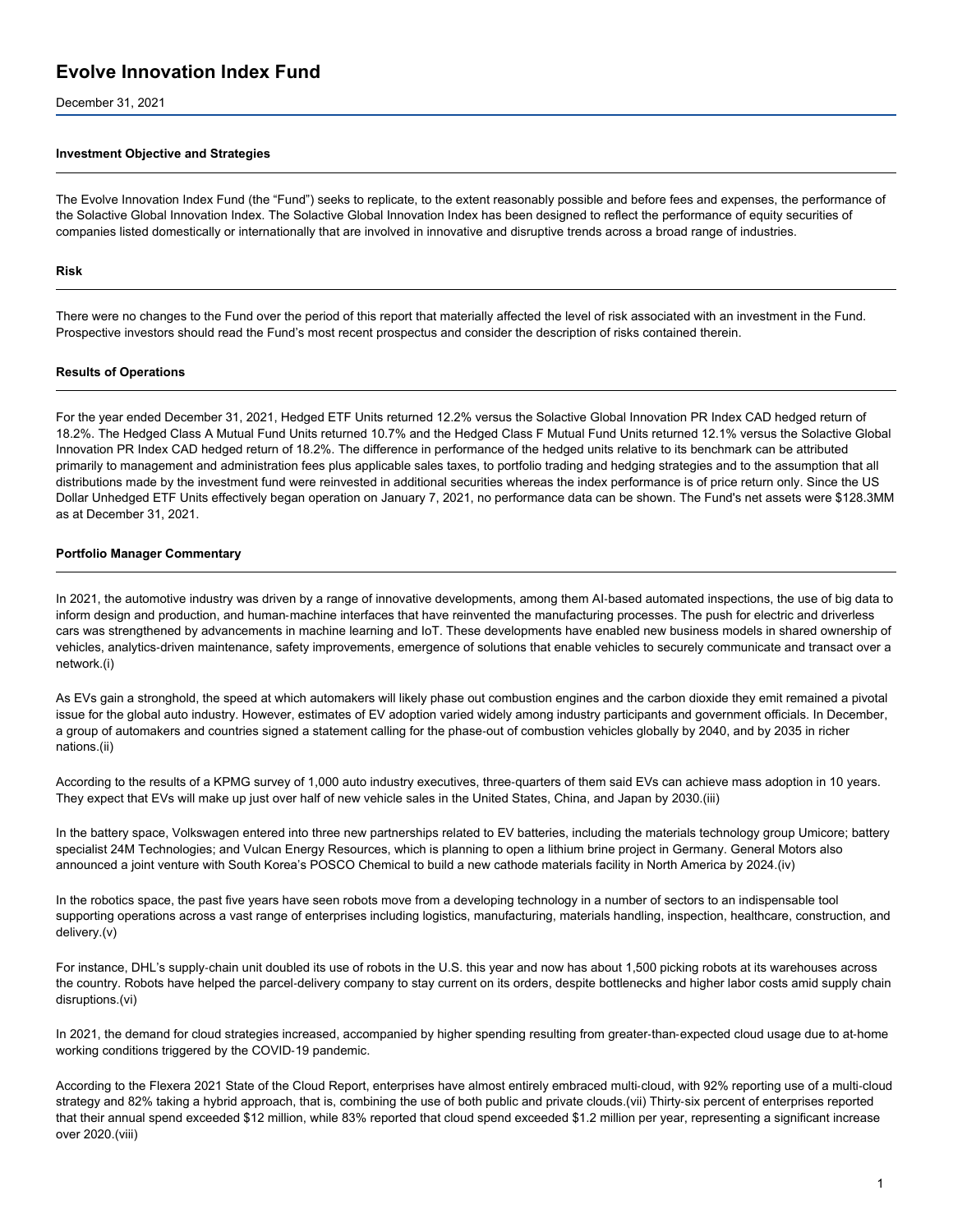December 31, 2021

Amazon revealed a variety of new tools designed to support its Amazon Web Services (AWS) arm at its AWS re:Invent 2021 conference. The tools include effortless machine learning models, fortified artificial intelligence, robotics technology, and data lakes which are aimed at bolstering AWS data and analytics infrastructures, and enhance user efficiency across Amazon's cloud computing platform.(ix)

The company also announced the launch of AWS IoT TwinMaker which allows developers to easily create digital twins of real-time systems such as factories, industrial equipment, and product lines; as well as its IoT FleetWise tool which is specifically tailored for automakers to efficiently collect, transform, and transfer vehicle data in the cloud at a faster rate.(x)

In the 5G space, Verizon, a holding of this Fund, announced that it has exceeded its year-end target of 14,000 new 5G Ultra Wideband cells sites, providing phone service to parts of 87 U.S. cities, 5G Home to parts of 65 cities and 5G Business Internet to parts of 62 cities. Its' expansion has supported an increase in 5G Ultra Wideband data use of more than 750% year to date in advance of its C-Band spectrum commercial deployment, which is expected to cover 100 million additional customers before the end of March 2022. Verizon now has 5G Home available in five times the number of markets compared to 2020, and 5G Business Internet in nearly three times the number of cities originally projected for 2021.(xi)

On the back of an increasingly competitive landscape, banks have been working to modernize their offerings and pursue mergers and acquisitions. According to S&P, heightened digital adoption and cost‑cutting efforts prompted net branch closures totaling 3,609 over the 12‑month period ending August 31, 2021.(xii) Fintech companies in the U.S. attracted nearly \$7.5 billion in venture capital funding in the second quarter of 2021 across 194 transactions, up nearly 70% year over year.(xiii)

The games market experienced steady growth in 2021, buoyed by higher consumer spending during COVID‑19 lockdown conditions. It was expected to generate total revenues of \$180.3 billion for the year, up by 1.4% over last year.(xiv)

Incidentally, the audiences for games and gaming content have continued to grow, reaching some 3 billion players, representing a 5.3% increase over 2020. The Asia‑Pacific region accounted for 55% of all players.(xv)

While console and PC saw slight declines in growth due to thinner release calendars, mobile game spending continued to increase and was expected to reach \$89.6 billion from across the App Store and Google Play globally.(xvi)

The cloud gaming market, on the other hand, generated more than twice as much revenues in 2021 than it did in 2020.(xvii) It benefitted from greater use of smartphones, especially 5G-ready devices. In 2021, the global number of active smartphones reached 4.6 billion (+5.7% year on year), among which 15.4%, or 703.5 million, are 5G-ready. This represents a year-on-year growth of +230.9% in the number of active 5G-ready smartphones worldwide,(xviii) benefitting the growth of cloud gaming.

To deal with the growing cybersecurity threat, spending worldwide is expected to rise an estimated 13% in 2021 to \$172 billion, according to market research firm Gartner, accelerating from 8% growth in 2020.(xix)

The U.S. government pledged to step up its approach to fighting computer crimes. In September, the Treasury Department said it will sanction cryptocurrency exchanges, insurance companies and financial institutions that facilitate ransomware payments in an effort to make it more challenging to ransom U.S. companies.(xx)

Palo Alto Networks, CrowdStrike and Mandiant are taking part in the Joint Cyber Defense Collaborative, or JCDC, set up by the Biden administration in August to improve cybersecurity.

Qualcomm Wireless Communication Technologies (China) Ltd. and Z‑ONE TECH announced a strategic cooperation relationship to deliver intelligent cockpit experiences by utilizing the 4th Generation Snapdragon Cockpit Platforms with Z‑ONE TECH's Galaxy Full Stack Solution 3.0. from Qualcomm International (Shanghai) Co., Ltd.(xxi)

Ericsson, Qualcomm Technologies, Inc. (both holdings of this Fund), and Telstra achieved the highest uplink peak rate ever recorded on a commercial network during a live demo in Queensland, Australia. Together, they reached an uplink data speed of close to 1Gbps, paving the way for more seamless experiences in cases such as live video streaming and social media content sharing.(xxii)

During the annual Snapdragon Tech Summit 2021, Qualcomm Technologies, Inc. introduced its latest premium 5G mobile platform, Snapdragon 8 Gen 1. The new Snapdragon 8 leads the way into a new era of premium mobile technology equipped with cutting‑edge 5G, AI, gaming, camera, and Wi‑Fi and Bluetooth technologies to transform the next generation of flagship devices.(xxiii)

Nvidia Inc., a holding of this Fund, reported fiscal third‑quarter earnings of \$1.17, adjusted, versus \$1.11 expected, up 60% year over year; and revenue of \$7.10 billion versus \$6.82 billion expected, up 50% year over year.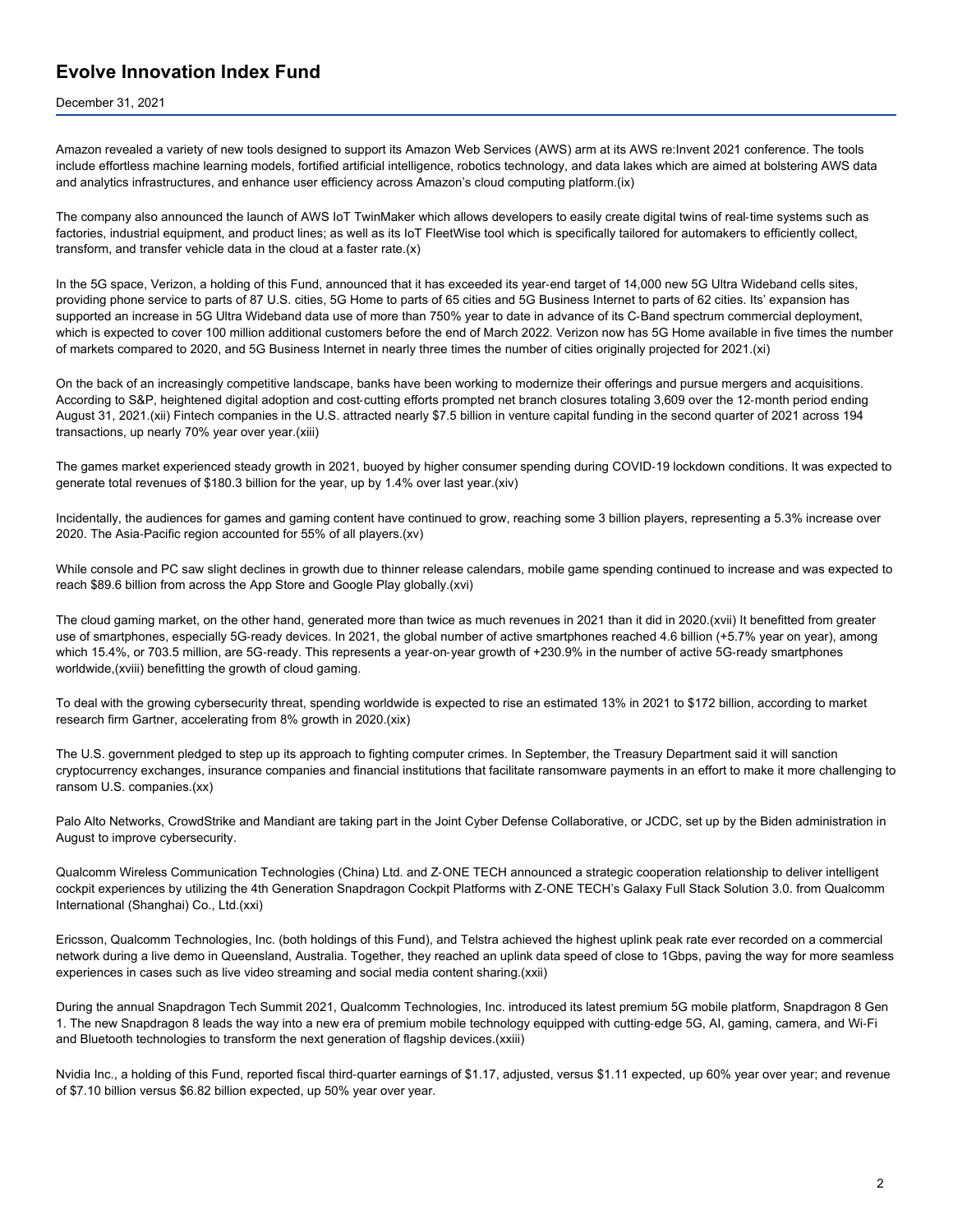#### December 31, 2021

Nvidia said it expects to report around \$7.4 billion in the current quarter, ending in January, higher than analyst expectations of \$6.86 billion. The company has had more demand than it can fill, especially for its hard‑to‑find GeForce graphics cards that are popular with gamers. It has also made significant gains in data centers, where cloud providers and big enterprises are turning to graphics processors made by Nvidia for artificial intelligence applications.(xxiv)

According to the research report "Genomics Market - Forecast and Analysis Report 2021-2025", it was expected that the genomics market will witness a YOY growth of 9.71% in 2021. Factors such as increasing investments in research and development of genomics are fueling global genomics market growth. In addition, countries such as the U.S., UK, France, Germany, and China have been encouraging the development of precision medicines and personalized therapies in the region.(xxv)

Bristol Myers Squibb, a holding of this Fund, announced in December that its Board of Directors approved an increase in the quarterly dividend to \$0.54 per share and authorized an additional multi‑year share repurchase program of \$15 million of the company's common stock. The dividend increase, the 13th consecutive annual increase, represents a 10.2% increase in the quarterly dividend over last year's quarterly rate of \$0.49 per share.(xxvi) Bristol Myers also reported third quarter revenues of \$11.6 Billion, an increase of 10% YoY, with earnings per share of \$0.69.(xxvii)

#### **Performance Attribution**

The Fund tracks a benchmark index designed to expose investors to returns in eight sectors: automobile innovation, robotics and automation, video gaming, cloud computing, cybersecurity, 5G, genomics, and fintech. The best-performing stock in the Fund for the 12-month period ending December 31, 2021 was Galaxy Digital Holdings Ltd, followed by BioNTech SE, and Nividia Corp. By weight, the Fund's largest exposures at the end of the period were to Qualcomm Inc, Nividia Corp., and Marvel Technology Inc.

(i) https://www.startus-insights.com/innovators-guide/automotive-industry-trends-10-innovations-that-will-impact-automotive-companies-in-2020-beyond/

(ii) https://driving.ca/auto-news/industry/evs-will-own-half-of-u-s-china-markets-by-2030-auto-execs-tell-survey

(iii) https://driving.ca/auto-news/industry/evs-will-own-half-of-u-s-china-markets-by-2030-auto-execs-tell-survey

*(iv) https://finance.yahoo.com/news/volkswagen‑closes‑three‑partnerships‑amp‑165331036.html*

*(v) https://www.zdnet.com/article/2022‑robotics‑predictions‑from‑industry‑leading‑execs/*

(vi) https://www.bnnbloomberg.ca/dhl-doubles-robots-as-humans-alone-can-t-handle-holiday-crunch-1.1694244

*(vii) https://www.flexera.com/blog/cloud/cloud‑computing‑trends‑2021‑state‑of‑the‑cloud‑report/*

*(viii) https://www.flexera.com/blog/cloud/cloud‑computing‑trends‑2021‑state‑of‑the‑cloud‑report/*

(ix) https://venturebeat.com/2021/12/02/reinvent-ing-cloud-computing-amazons-decade-of-innovation-for-aws/

(x) https://venturebeat.com/2021/12/02/reinvent-ing-cloud-computing-amazons-decade-of-innovation-for-aws/

*(xi) https://www.verizon.com/about/news/verizon‑5g‑ultra‑wideband‑rapid‑c‑band‑expansion*

(xii) https://markets.businessinsider.com/news/stocks/s-p-global-market-intelligence-2022-banking-industry-outlook-says-pandemic-response-proves*double‑edged‑sword‑for‑u‑s‑banks‑1030948565*

(xiii) https://markets.businessinsider.com/news/stocks/s-p-global-market-intelligence-2022-banking-industry-outlook-says-pandemic-response-proves*double‑edged‑sword‑for‑u‑s‑banks‑1030948565*

(xiv) https://newzoo.com/insights/articles/the-games-market-in-2021-the-year-in-numbers-esports-cloud-gaming/

(xv) https://newzoo.com/insights/articles/the-games-market-in-2021-the-year-in-numbers-esports-cloud-gaming/

(xvi) https://www.deccanherald.com/business/mobile-game-spending-in-2021-to-reach-896bn-globally-1058843.html

(xvii) https://newzoo.com/insights/articles/the-games-market-in-2021-the-year-in-numbers-esports-cloud-gaming/

(xviii) https://newzoo.com/insights/articles/the-games-market-in-2021-the-year-in-numbers-esports-cloud-gaming/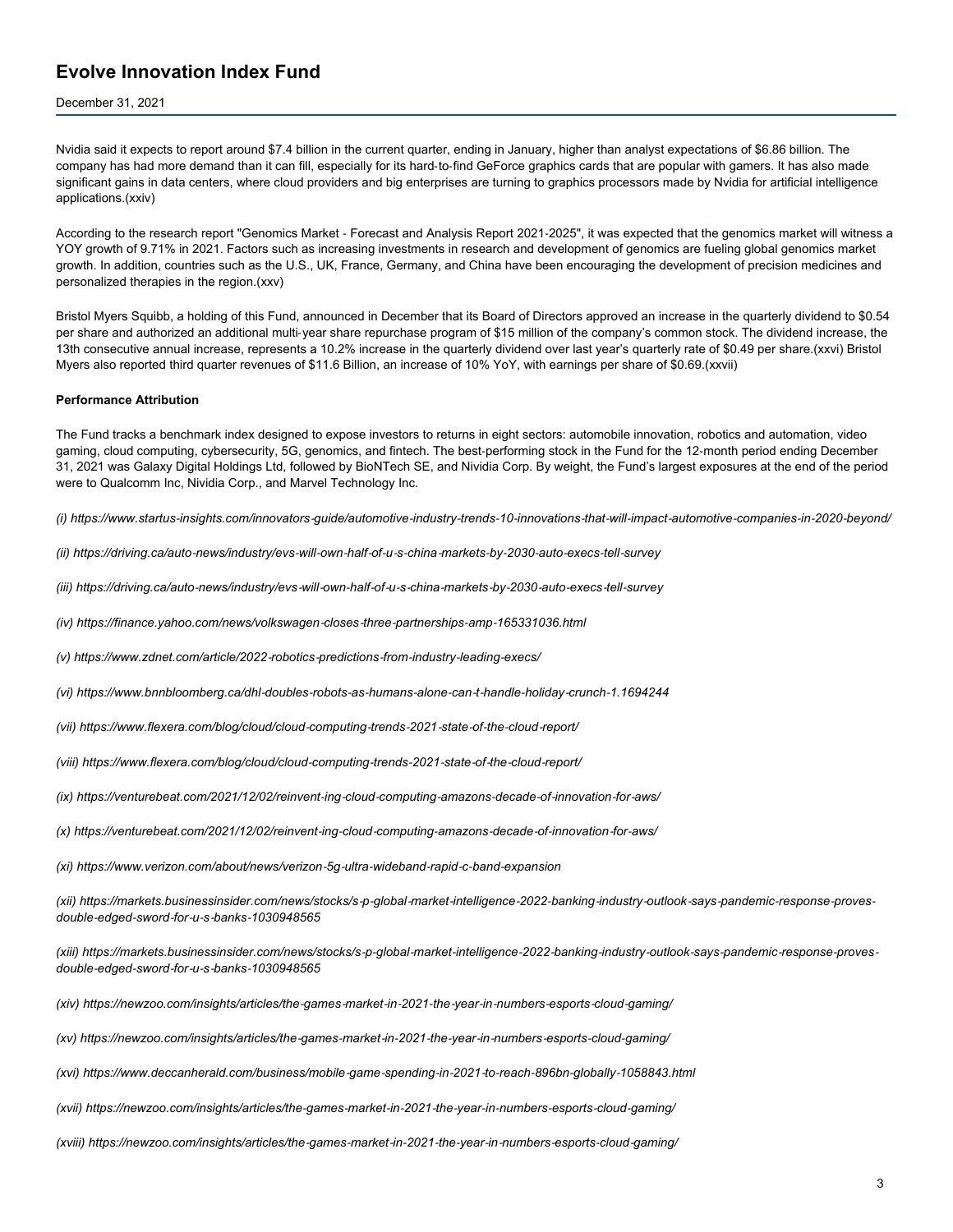December 31, 2021

(xix) https://www.investors.com/news/technology/cybersecurity-stocks-could-see-more-upside-from-ransomware-attacks/

(xx) https://www.cnet.com/tech/services-and-software/hacks-ransomware-and-data-privacy-dominated-cybersecurity-in-2021/

(xxi) https://www.qualcomm.com/news/releases/2021/12/31/qualcomm-and-z-one-tech-build-strategic-relationship-and-work-together

(xxii) https://www.qualcomm.com/news/releases/2021/12/16/ericsson-telstra-and-qualcomm-set-uplink-speed-record-close-1gbps-using-5g

(xxiii) https://www.qualcomm.com/news/releases/2021/11/30/qualcomm-announces-worlds-most-advanced-mobile-platform-snapdragon-*8‑gen‑1*

*(xxiv) https://www.cnbc.com/2021/11/17/nvidia‑nvda‑earnings‑q3‑2022.html*

*(xxv) https://finance.yahoo.com/news/genomics‑market‑size‑grow‑usd‑143000922.html?fr=yhssrp\_catchall*

(xxvi) https://news.bms.com/news/corporate-financial/2021/Bristol-Myers-Squibb-Announces-Dividend-Increase-and-Additional-15-Billion-Share-*Repurchase‑Authorization/default.aspx*

(xxvii) https://news.bms.com/news/corporate-financial/2021/Bristol-Myers-Squibb-Reports-Third-Quarter-Financial-Results-for-2021/ *default.aspx*

#### **Recent Developments**

#### **COVID**‑**19 Pandemic**

In the year 2021, the COVID-19 pandemic persisted and continued to result in unprecedented actions by governments around the world to curtail the spread of the disease. These events have resulted in a high level of uncertainty and volatility in the financial markets and have had an enormous impact on businesses and consumers in all sectors. The duration and impact of these developments is unknown at this time and as such, the financial impact to investments cannot be estimated.

#### **Ukraine**‑**Russian Federation Conflict**

Subsequent to December 31, 2021, the escalating conflict between Ukraine and the Russian Federation has resulted in significant volatility and uncertainty in financial markets. NATO, EU and G7 member countries, including Canada, have imposed severe and coordinated sanctions against Russia. Restrictive measures have also been imposed by Russia and some securities have materially declined in value and/or may no longer be tradable. These actions have resulted in significant disruptions to investing activities and businesses with operations in Russia. The longer‑term impact to geopolitical norms, supply chains and investment valuations is uncertain.

#### **Related Party Transactions**

Evolve Funds Group Inc. (the "Manager") complies with its current policy and procedures regarding investments in related issuers and reports periodically to the Investment Review Committee.

#### **Management Fees**

The Manager is entitled to an annual management fee of 0.40% of the net asset value of the Hedged ETF Units, the US Dollar Unhedged ETF Units and the Hedged Class F Mutual Fund Units and 1.40% of the net asset value of the Hedged Class A Mutual Fund Units of the Fund, accrued daily and generally paid monthly in arrears. For the year ended December 31, 2021, the Fund incurred \$181,508 in management fees. These management fees were received by the Manager for the day-to-day operations of the fund, including managing the portfolio, maintaining portfolio systems used to manage the Fund, maintaining the www.evolveetfs.com website, and providing all other services including marketing and promotion.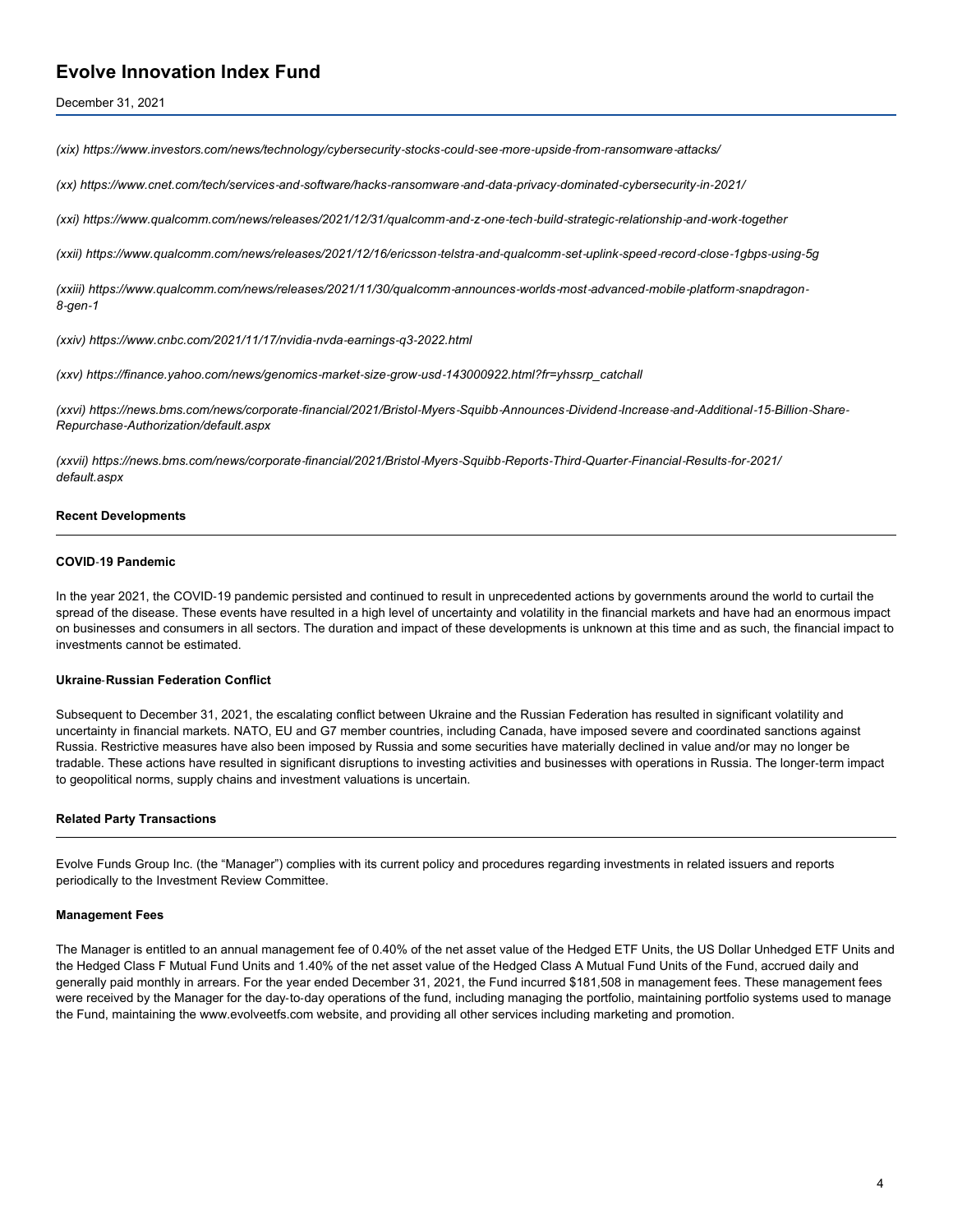December 31, 2021

#### **Administration Fees**

The administration fees are calculated based on 0.15% per annum of the average daily net asset value of the Fund. The fees are accrued daily and are generally paid monthly. For the year ended December 31, 2021, the Fund incurred \$163,645 in administration fees. These administration fees were received by the Manager for the following operating expenses of the Fund including but not limited to: mailing and printing expenses for periodic reports to unitholders; Registrar and Transfer Agent and Custodian; any reasonable out of pocket expenses incurred by the Manager or its agents in connection with their ongoing obligations to the Fund; IRC committee member fees and expenses in connection with the IRC; expenses related to compliance with NI 81‑107; fees and expenses relating to voting of proxies by a third party; insurance coverage for the members of the IRC; fees payable to the auditors and legal advisors of the Fund; regulatory filing, stock exchange and licensing fees and CDS fees; costs and expenses of complying with all applicable laws, regulations and policies, including expenses and costs incurred in connection with the continuous public filing requirements such as permitted prospectus preparation and filing expenses; and legal, accounting and audit fees and fees and expenses of the Trustee, Custodian and Manager which are incurred in respect of matters not in the normal course of the Fund's activities. The administration fee paid to the Manager by the Fund may, in any particular period, be less than or exceed the operating expenses that the Manager incurs for the Fund.

#### **Financial Highlights**

The following tables show selected key financial information about the Fund and are intended to help readers understand the Fund's financial performance for the period indicated.

#### **The Fund's Net Assets Per Unit<sup>1</sup>**

|                                                                 | December 31.<br>2021 | December 31.<br>2020 | December 31.<br>2019 | December 31.<br>2018 |
|-----------------------------------------------------------------|----------------------|----------------------|----------------------|----------------------|
| For the periods ended:                                          | $($ \$)              | $($ \$)              | (3)                  | $($ \$)              |
| <b>Hedged ETF Units - Net Assets per Unit</b>                   |                      |                      |                      |                      |
| Net Assets per Unit, beginning of period                        | 35.71                | 22.99                | 17.35                | 19.91                |
| Increase (decrease) from operations:                            |                      |                      |                      |                      |
| Total revenue                                                   | 0.24                 | 0.21                 | 0.15                 | 0.11                 |
| Total expenses                                                  | (0.19)               | (0.20)               | (0.14)               | (0.11)               |
| Realized gains (losses)                                         | 2.94                 | 4.30                 | 0.64                 | (0.10)               |
| Unrealized gains (losses)                                       | 0.32                 | 9.85                 | 4.99                 | (4.07)               |
| Total increase (decrease) from operations <sup>3</sup>          | 3.31                 | 14.16                | 5.64                 | (4.17)               |
| <b>Distributions:</b>                                           |                      |                      |                      |                      |
| From dividends                                                  | (0.02)               | (0.02)               | (0.02)               |                      |
| Return of capital                                               |                      |                      |                      | (0.02)               |
| Total annual distributions <sup>4</sup>                         | (0.02)               | (0.02)               | (0.02)               | (0.02)               |
| Net Assets per Unit, end of period                              | 40.04                | 35.71                | 22.99                | 17.35                |
| US Dollar Unhedged ETF Units - Net Assets per Unit <sup>5</sup> |                      |                      |                      |                      |
| Net Assets per Unit, beginning of period <sup>2</sup>           | 26.10                | N/A                  | N/A                  | N/A                  |
| Increase (decrease) from operations:                            |                      |                      |                      |                      |
| Total revenue                                                   | 0.17                 | N/A                  | N/A                  | N/A                  |
| Total expenses                                                  | (0.13)               | N/A                  | N/A                  | N/A                  |
| Realized gains (losses)                                         | 1.73                 | N/A                  | N/A                  | N/A                  |
| Unrealized gains (losses)                                       | 0.94                 | N/A                  | N/A                  | N/A                  |
| Total increase (decrease) from operations <sup>3</sup>          | 2.71                 | N/A                  | N/A                  | N/A                  |
| <b>Distributions:</b>                                           |                      |                      |                      |                      |
| From dividends                                                  | (0.02)               | N/A                  | N/A                  | N/A                  |
| Return of capital                                               | (0.01)               | N/A                  | N/A                  | N/A                  |
| Total annual distributions <sup>4</sup>                         | (0.03)               | N/A                  | N/A                  | N/A                  |
| Net Assets per Unit, end of period                              | 28.44                | N/A                  | N/A                  | N/A                  |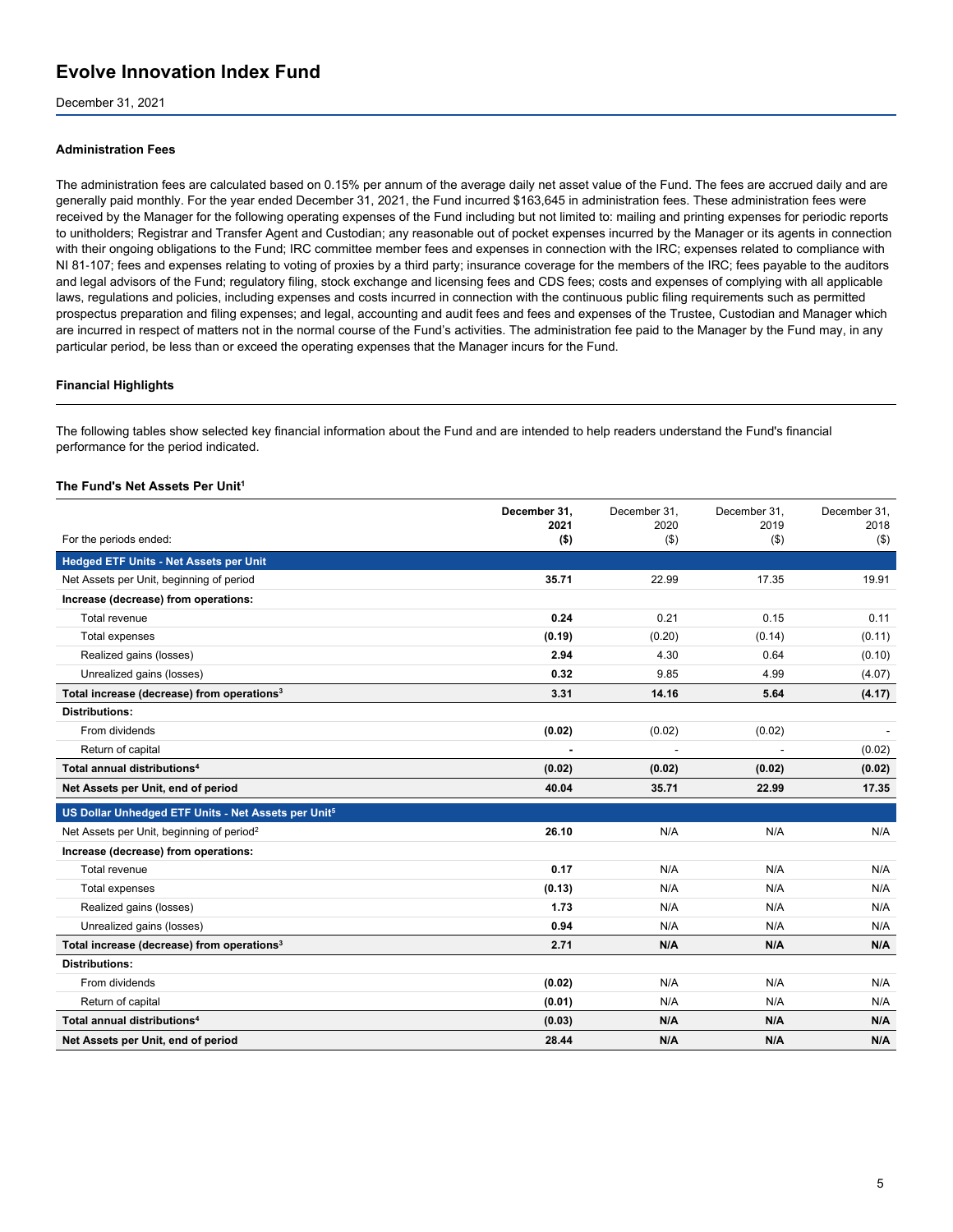December 31, 2021

#### **The Fund's Net Assets Per Unit<sup>1</sup> (cont'd)**

|                                                        | December 31, | December 31, | December 31,             | December 31, |
|--------------------------------------------------------|--------------|--------------|--------------------------|--------------|
| For the periods ended:                                 | 2021         | 2020         | 2019                     | 2018         |
|                                                        | $($ \$)      | $($ \$)      | $($ \$)                  | $($ \$)      |
| <b>Hedged Class A - Net Assets per Unit</b>            |              |              |                          |              |
| Net Assets per Unit, beginning of period               | 34.30        | 21.24        | 18.42                    | N/A          |
| Increase (decrease) from operations:                   |              |              |                          |              |
| Total revenue                                          | 0.23         | 0.21         | 0.14                     | N/A          |
| Total expenses                                         | (0.60)       | (0.49)       | (0.02)                   | N/A          |
| Realized gains (losses)                                | 2.50         | 5.92         | 0.80                     | N/A          |
| Unrealized gains (losses)                              | 0.09         | 12.30        | 0.32                     | N/A          |
| Total increase (decrease) from operations <sup>3</sup> | 2.22         | 17.94        | 1.24                     | N/A          |
| <b>Distributions:</b>                                  |              |              |                          |              |
| From dividends                                         |              | (0.02)       | $\blacksquare$           | N/A          |
| From capital gains                                     | (0.01)       |              | $\overline{\phantom{a}}$ | N/A          |
| Return of capital                                      | (0.01)       |              | $\overline{\phantom{a}}$ | N/A          |
| Total annual distributions <sup>4</sup>                | (0.02)       | (0.02)       |                          | N/A          |
| Net Assets per Unit, end of period                     | 37.95        | 34.30        | 21.24                    | N/A          |
| <b>Hedged Class F - Net Assets per Unit</b>            |              |              |                          |              |
| Net Assets per Unit, beginning of period               | 34.07        | 21.00        | 18.35                    | N/A          |
| Increase (decrease) from operations:                   |              |              |                          |              |
| Total revenue                                          | 0.23         | 0.19         | 0.06                     | N/A          |
| Total expenses                                         | (0.18)       | (0.22)       | (0.10)                   | N/A          |
| Realized gains (losses)                                | 2.45         | 8.05         | 0.03                     | N/A          |
| Unrealized gains (losses)                              | 0.19         | 14.30        | 0.25                     | N/A          |
| Total increase (decrease) from operations <sup>3</sup> | 2.69         | 22.32        | 0.24                     | N/A          |
| <b>Distributions:</b>                                  |              |              |                          |              |
| From dividends                                         | (0.02)       | (0.01)       |                          | N/A          |
| From capital gains                                     |              | (0.01)       |                          | N/A          |
| Return of capital                                      |              |              | (0.01)                   | N/A          |
| Total annual distributions <sup>4</sup>                | (0.02)       | (0.02)       | (0.01)                   | N/A          |
| Net Assets per Unit, end of period                     | 38.17        | 34.07        | 21.00                    | N/A          |

1 This information is derived from the Fund's audited annual financial statements as at December 31, 2021, 2020, 2019, and 2018. The Hedged ETF Units effectively began operations on April 30, 2018 and the US Dollar Unhedged ETF Units effectively began operations on January 7, 2021. The Hedged Class A and F mutual fund units effectively began operations on June 4, 2019.

2 This amount represents the initial launch price.

3 Net assets and distributions are based on the actual number of units outstanding at the relevant time. The increase (decrease) from operations is based on the weighted average number of units outstanding over the period.

4 Distributions were paid in cash or reinvested in additional units of the Fund, or both. Actual distributions may vary slightly owing to rounding.

5 Per unit figures are stated in CAD equivalent.

#### **The Fund's Ratios/Supplemental Data**

|                                                    | December 31. | December 31. | December 31. | December 31. |
|----------------------------------------------------|--------------|--------------|--------------|--------------|
| For the periods ended:                             | 2021         | 2020         | 2019         | 2018         |
| <b>Hedged ETF Units - Ratios/Supplemental Data</b> |              |              |              |              |
| Total Net Asset Value (\$) <sup>6</sup>            | 110,102,937  | 40,178,061   | 11,493,197   | 11,280,089   |
| Number of units outstanding <sup>6</sup>           | 2,750,000    | 1.125.000    | 500,000      | 650,000      |
| Management expense ratio <sup>7</sup>              | 0.33%        | 0.50%        | 0.48%        | 0.60%        |
| Trading expense ratio <sup>8</sup>                 | 0.09%        | 0.14%        | 0.12%        | 0.15%        |
| Portfolio turnover rate <sup>9</sup>               | 86.47%       | 82.42%       | 92.88%       | 20.34%       |
| Net Asset Value per unit (\$)                      | 40.04        | 35.71        | 22.99        | 17.35        |
| Closing market price (\$)                          | 40.15        | 35.72        | 23.01        | 17.37        |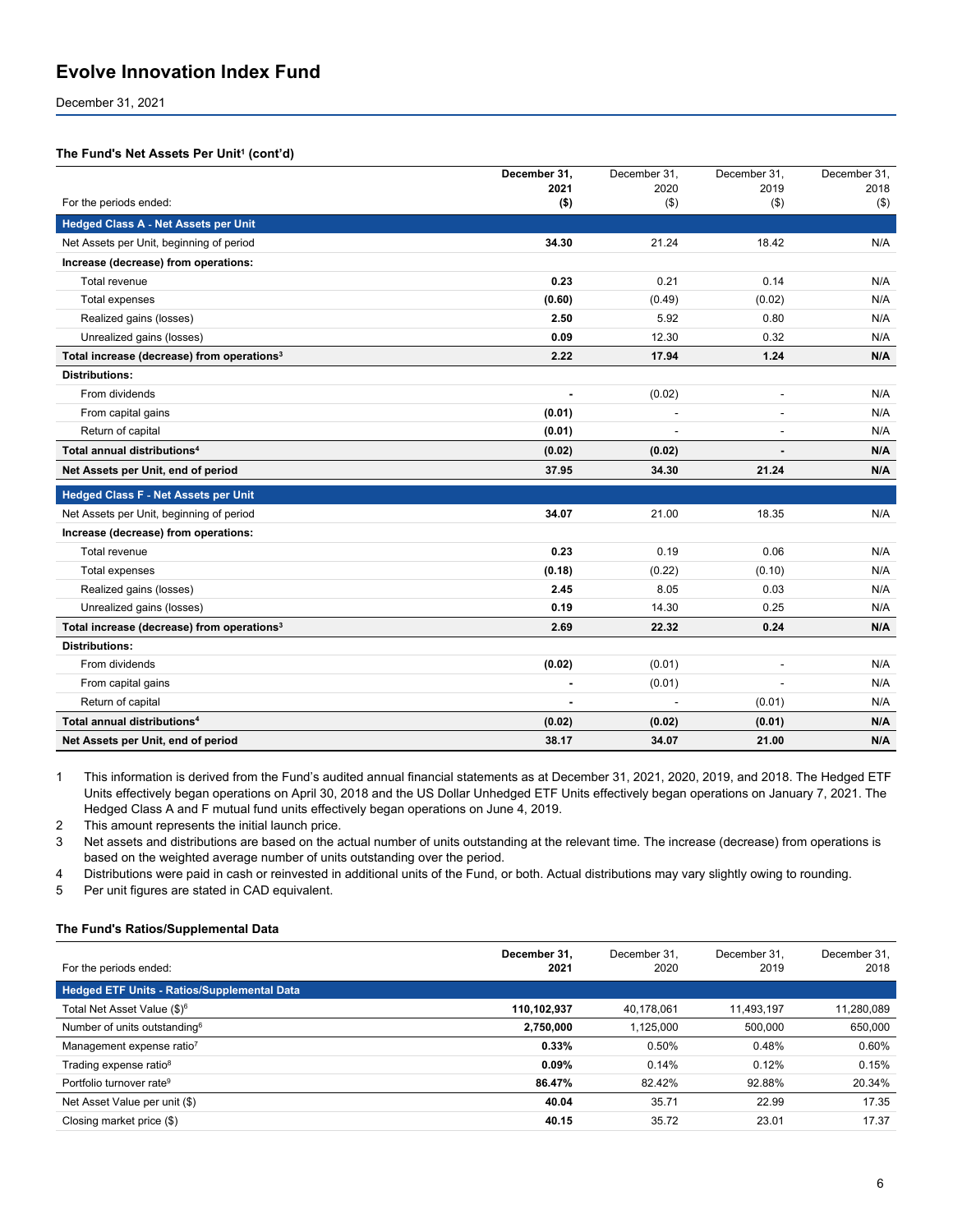December 31, 2021

#### **The Fund's Ratios/Supplemental Data (cont'd)**

|                                                         | December 31. | December 31. | December 31.   | December 31. |
|---------------------------------------------------------|--------------|--------------|----------------|--------------|
| For the periods ended:                                  | 2021         | 2020         | 2019           | 2018         |
| US Dollar Unhedged ETF Units - Ratios/Supplemental Data |              |              |                |              |
| Total Net Asset Value (\$) <sup>6</sup>                 | 5.688.798    | N/A          | N/A            | N/A          |
| Number of units outstanding <sup>6</sup>                | 200,000      | N/A          | N/A            | N/A          |
| Management expense ratio <sup>7</sup>                   | 0.33%        | N/A          | N/A            | N/A          |
| Trading expense ratio <sup>8</sup>                      | 0.09%        | N/A          | N/A            | N/A          |
| Portfolio turnover rate <sup>9</sup>                    | 86.47%       | N/A          | N/A            | N/A          |
| Net Asset Value per unit (\$)                           | 28.44        | N/A          | N/A            | N/A          |
| Closing market price (\$)                               | 28.46        | N/A          | N/A            | N/A          |
| <b>Hedged Class A - Ratios/Supplemental Data</b>        |              |              |                |              |
| Total Net Asset Value (\$) <sup>6</sup>                 | 3,296,352    | 909,640      | 21             | N/A          |
| Number of units outstanding <sup>6</sup>                | 86,850       | 26,516       | $\overline{1}$ | N/A          |
| Management expense ratio <sup>7</sup>                   | 1.45%        | 1.55%        |                | N/A          |
| Trading expense ratio <sup>8</sup>                      | 0.09%        | 0.14%        | 0.12%          | N/A          |
| Portfolio turnover rate <sup>9</sup>                    | 86.47%       | 82.42%       | 92.88%         | N/A          |
| Net Asset Value per unit (\$)                           | 37.95        | 34.30        | 21.24          | N/A          |
| <b>Hedged Class F - Ratios/Supplemental Data</b>        |              |              |                |              |
| Total Net Asset Value (\$) <sup>6</sup>                 | 9.194.912    | 2,026,134    | 5.030          | N/A          |
| Number of units outstanding <sup>6</sup>                | 240,925      | 59,476       | 239            | N/A          |
| Management expense ratio7                               | 0.33%        | 0.55%        | 0.54%          | N/A          |
| Trading expense ratio <sup>8</sup>                      | 0.09%        | 0.14%        | 0.12%          | N/A          |
| Portfolio turnover rate <sup>9</sup>                    | 86.47%       | 82.42%       | 92.88%         | N/A          |
| Net Asset Value per unit (\$)                           | 38.17        | 34.07        | 21.00          | N/A          |

6 This information is provided as at December 31, 2021, 2020, 2019, and 2018.

7 Management expense ratio ("MER") is based on total expenses plus harmonized sales tax (excluding distributions, commissions and other portfolio transaction costs) for the stated period and is expressed as an annualized percentage of daily average net asset value during the period.

8 The trading expense ratio represents total commissions and other portfolio transaction costs expressed as an annualized percentage of average daily net assets during the period.

9 The Fund's portfolio turnover rate indicates how actively the Fund's portfolio manager trades its portfolio investments. A portfolio turnover rate of 100% is equivalent to the Fund buying and selling all of the securities in its portfolio once in the course of the period. The higher the Fund's portfolio turnover rate in a period, the greater the trading costs payable by the Fund in the period, and the greater the chance of an investor receiving taxable capital gains in the period. There is not necessarily a relationship between a high turnover rate and the performance of a fund.

#### **Past Performance**

The performance information does not take into account sales, redemption, distribution, income taxes payable by any unitholder or other optional charges that, if applicable, would have reduced returns or performance. The performance information shown assumes that all distributions made by the investment fund in the periods shown were reinvested in additional securities of the investment fund. How the Fund has performed in the past does not necessarily indicate how it will perform in the future.

Since the US Dollar Unhedged ETF Units with inception date January 7, 2021 is a reporting issuer for less than one year, providing performance data for the period is not permitted.

#### **Year**‑**by**‑**Year Returns**

The bar chart below shows the Hedged ETF Units' and the Hedged Class A and F Mutual Fund Units' performance for each of the financial years shown. The chart shows, in percentage terms, how much an investment made in the Fund on the first day of each financial year would have grown or decreased by the last day of each financial year.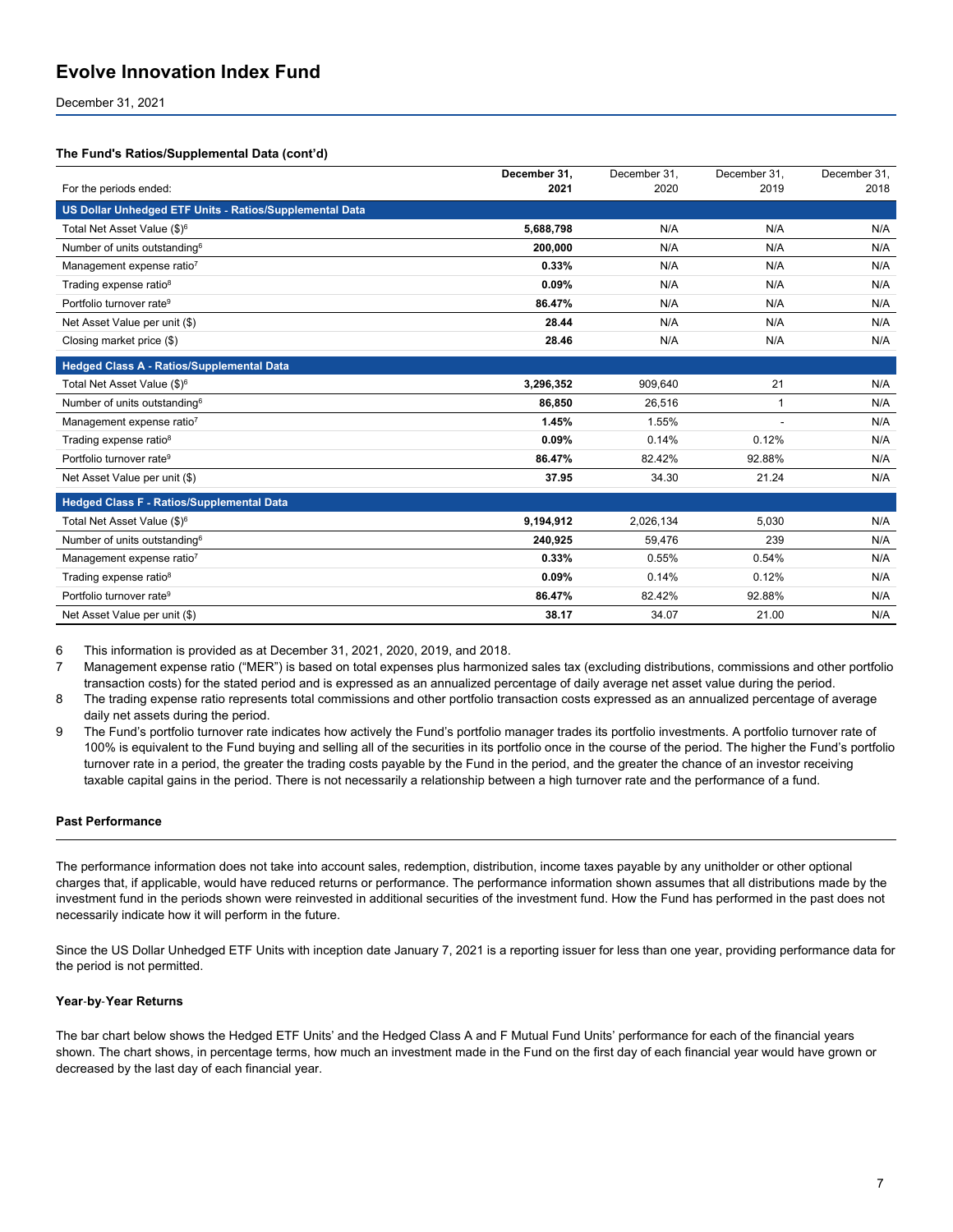December 31, 2021



1 The Hedged ETF Units effectively began operations on April 30, 2018. 2 The Hedged Class A Mutual Fund Units of the Fund effectively began



#### **Hedged Class F Mutual Fund Units<sup>3</sup>**

3 The Hedged Class F Mutual Fund Units of the Fund effectively began operations on June 4, 2019.

#### **Annual Compound Return**

The table below shows the historical annual compound total return of the Hedged ETF Units and the Hedged Class A and F Mutual Fund Units. The returns are for period ended December 31, 2021. For a discussion of the relative performance of the Fund as compared to the index, please refer to the "Results of Operations" section in the "Management Discussion of Fund Performance".

|                                                 | Since Inception <sup>1</sup><br>(%) | Year<br>(%) | 3 Year<br>(% ) |
|-------------------------------------------------|-------------------------------------|-------------|----------------|
| <b>Hedged ETF Units</b>                         | 21.0                                | 12.2        | 32.2           |
| Solactive Global Innovation PR Index CAD hedged | 22.9                                | 18.2        | 35.2           |
| Hedged Class A Mutual Fund Units                | 32.4                                | 10.7        | N/A            |
| Solactive Global Innovation PR Index CAD hedged | 34.5                                | 18.2        | N/A            |
| Hedged Class F Mutual Fund Units                | 32.9                                | 12.1        | N/A            |
| Solactive Global Innovation PR Index CAD hedged | 34.5                                | 18.2        | N/A            |

1 From inception date of April 30, 2018 for the Hedged ETF Units and from inception date of June 4, 2019 for the Hedged Class A and F Mutual Fund Units.

#### **EDGE Hedged ETF Units<sup>1</sup> Hedged Class A Mutual Fund Units<sup>2</sup>**



operations on June 4, 2019.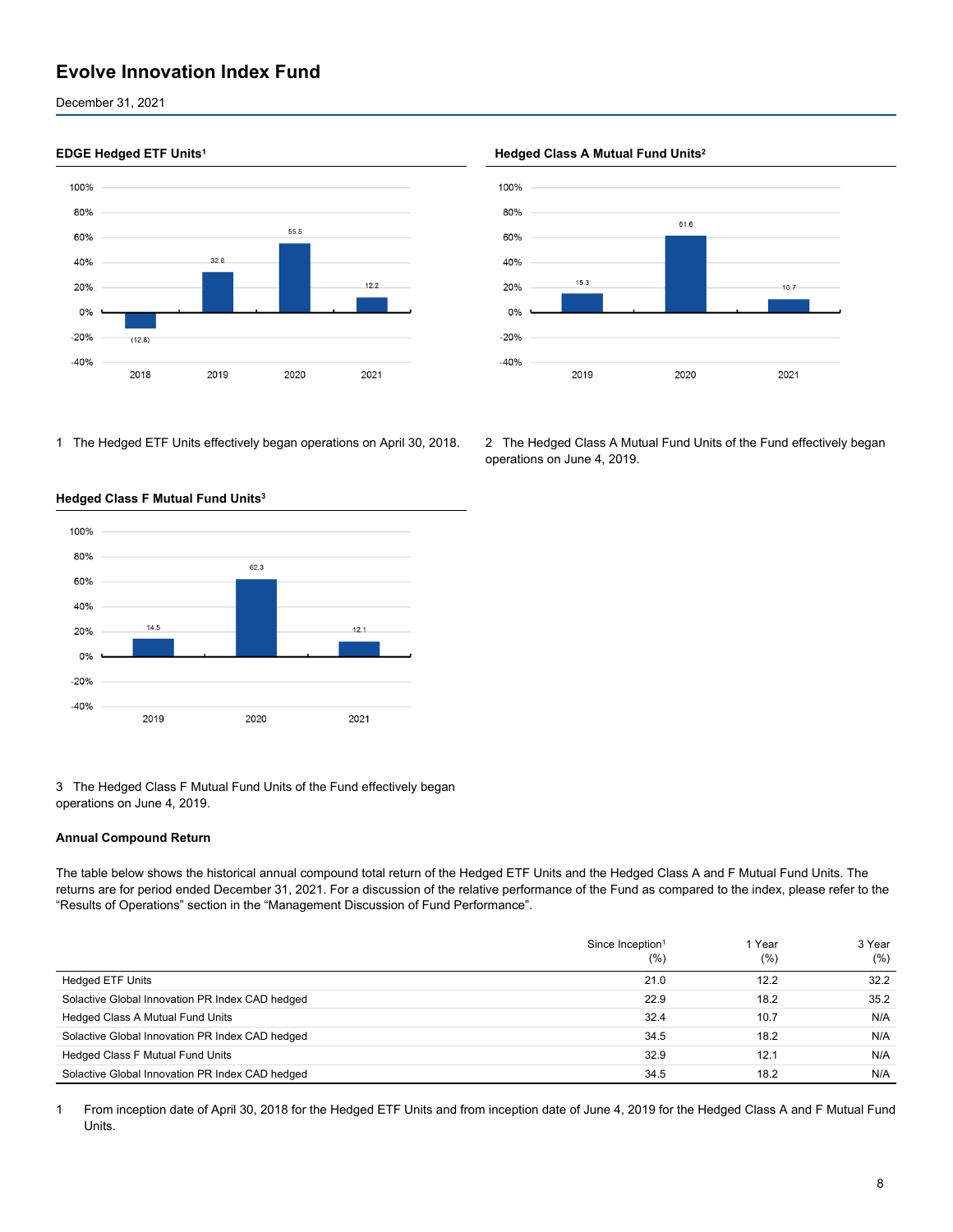December 31, 2021

### **Summary of Investment Portfolio**

#### **Top 25 Positions**

|                                        | Percentage of Net<br>Asset Value |
|----------------------------------------|----------------------------------|
| Security                               | (%)                              |
| Evolve Automobile Innovation Index ETF | 12.9                             |
| Evolve E-Gaming Index ETF              | 12.6                             |
| Evolve Cloud Computing Index Fund      | 12.2                             |
| Evolve Cyber Security Index ETF        | 12.1                             |
| QUALCOMM Inc.                          | 3.4                              |
| <b>NVIDIA Corporation</b>              | 1.7                              |
| Marvell Technology Inc.                | 1.6                              |
| Advanced Micro Devices Inc.            | 1.6                              |
| Mettler-Toledo International Inc.      | 1.5                              |
| Intuit Inc.                            | 1.5                              |
| Sony Group Corporation, ADR            | 1.4                              |
| Microchip Technology Inc.              | 1.4                              |
| PerkinElmer Inc.                       | 1.4                              |
| Corteva Inc.                           | 1.3                              |
| <b>Bristol-Myers Squibb Company</b>    | 1.3                              |
| Intuitive Surgical Inc.                | 1.3                              |
| FANUC Corporation, ADR                 | 1.3                              |
| <b>Waters Corporation</b>              | 1.3                              |
| Samsung Electronics Company Limited    | 1.3                              |
| Keyence Corporation                    | 1.3                              |
| Agilent Technologies Inc.              | 1.2                              |
| Mastercard Inc., Class 'A'             | 1.2                              |
| Verizon Communications Inc.            | 1.2                              |
| Fisery Inc.                            | 1.2                              |
| T-Mobile US Inc.                       | 1.2                              |
| <b>Total</b>                           | 80.4                             |

#### **Industry Allocation**

|                                    | Percentage of Net<br>Asset Value |
|------------------------------------|----------------------------------|
| Portfolio by Category              | $(\% )$                          |
| <b>Equities</b>                    |                                  |
| <b>Communication Services</b>      | 6.7                              |
| <b>Consumer Discretionary</b>      | 1.4                              |
| <b>ETFs - International Equity</b> | 49.7                             |
| <b>Health Care</b>                 | 12.3                             |
| Industrials                        | 1.3                              |
| Information Technology             | 25.7                             |
| <b>Materials</b>                   | 1.3                              |
| <b>Derivative Assets</b>           | 1.1                              |
| <b>Derivative Liabilities</b>      | (0.0)                            |
| Cash and Cash Equivalents          | 1.0                              |
| Other Assets, less Liabilities     | (0.5)                            |
| <b>Total</b>                       | 100.0                            |

The summary of Investment Portfolio may change due to the ongoing portfolio transactions of the Fund. Updates are available quarterly by visiting our website at www.evolveetfs.com.